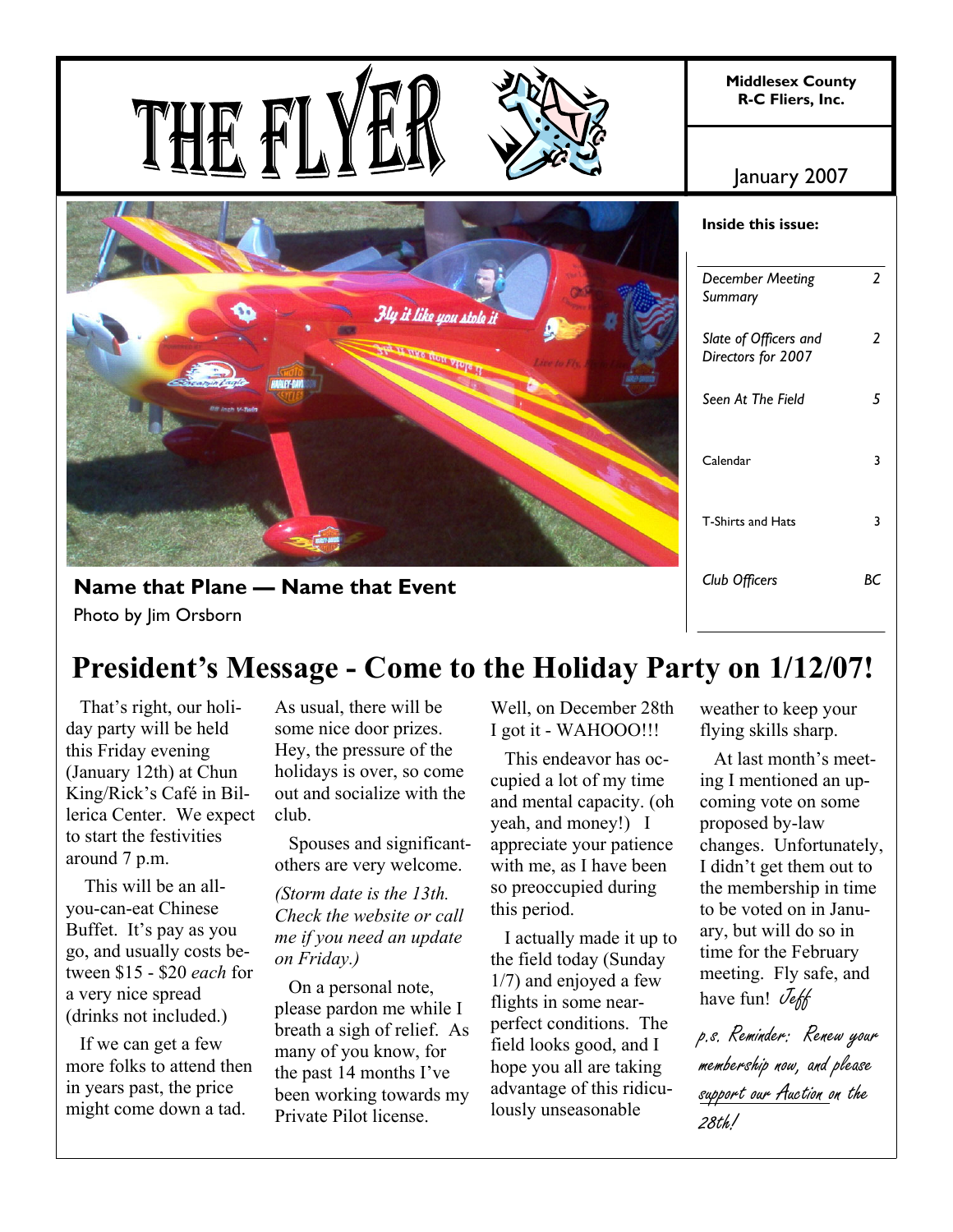## **December Meeting Summary**

 The December 2006 meeting had 17 members in attendance. After a brief introduction, President Jeff Ward went over a summary of the Treasurer's Report submitted at the last Board meeting. Our ending balance for the last meeting of the year is \$4,404.49.

 Jeff went on to say that the Holiday Party and the 2007 Annual Auction are on track, so check the calendar and plan on attending.

 Jeff asked for a report by the Nominating Committee. Dan Fisher was not available, but Jim Orsborn reported that Dan had contacted all of the outgoing Directors and he had spoken with all of

the Officers. Based on these contacts, Jim stated that all of the current Officers and all but one Director were willing to serve another year.

### **Proposed 2007 Slate of Officers & Directors**:

**President** — Jeff Ward **V. Pres.** — John Parisi **Treasurer** — John Caci **Sec.** — Ray Capobianco **Directors**: Charlie Bacon, Dan Fisher, and Dave Varrell and News Editor Jim Orsborn.

 Jeff thanked the committee and expressed a desire that everyone possible show up for the January meeting and elections.

There was a brief dis-

cussion about some proposed changes to the club Safety Rules and Flying restrictions. Jeff went over the history of the current ban on Helicopters for new members, and then stated that the Board was prepared to lift this ban once the new training and safety provisions are in place.

 The Flight Committee is currently working on a new Frequency Pin that will display a member's approval to fly either airplanes or helicopters on the main runway.

 John Parisi brought in some new T-Shirts and hats for sale. He has worked with Greco Graphics, a local store in Billerica, to add our club logo to their inventory.

The T's and hats are available for \$12 each. John also showed a sweatshirt he specialordered from Greco for \$50. *(See the web-site or the info box on page 3 for more on MCRCF logo-wear.)*

 Dave Varrell had his Gold Edition, Sea Fury as the main attraction for Show & Tell. Check out the photos on the next page, including the convenient service panel.

## **Membership Renewals:**

*Everyone should have their new AMA membership card by now. How about your MCRCF membership? Renewal forms are available on the Website.* 

## **Helicopters set for return to MCRCF field**

 The MCRCF Flight Instruction committee and the Board of Directors have been working on a plan to permit new members who want to fly helicopters.

 About three years ago, the Board voted to restrict new memberships to airplanes only, which severely limited helicopter flying. The decision was made after several unfortunate

incidents involving conflicts between airplane and helicopter pilots. The lack of a helicopter training and certification program was also a factor.

 New plans are to use the upper field for helicopter hover training and introduce a new stamp on our frequency pin that clearly identifies helicopter pilots who have passed a qualification test and are therefore permitted to fly on the main runway.

 As with airplanes, helicopter pilots are not permitted to fly on the runway until they have been stamped by the Flight Committee. The details are still under review, but the sample pin shows a pilot that is approved for both Helis and Airplanes on the main runway.



**New MCRCF Frequency Pin**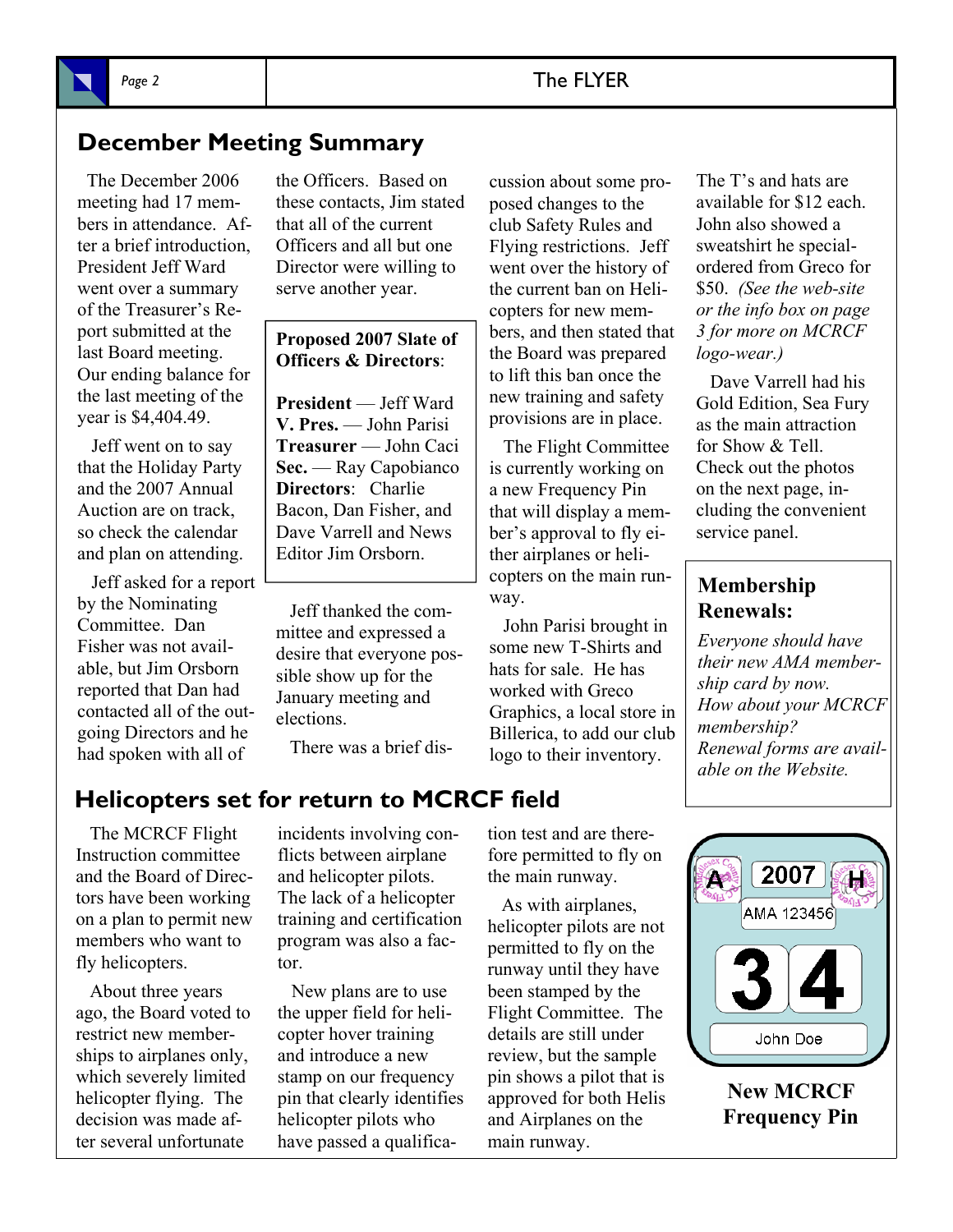| January 2007        |     |              |                         |                  |     |                  |                                 | Page 3                                                                    |  |
|---------------------|-----|--------------|-------------------------|------------------|-----|------------------|---------------------------------|---------------------------------------------------------------------------|--|
| <b>January 2007</b> |     |              |                         |                  |     |                  | <b>Schedule of Events</b>       |                                                                           |  |
| <b>Sun</b>          | Mon | <b>Tue</b>   | Wed                     | Thu              | Fri | <b>Sat</b>       | $\bullet$ 10 Jan — January Club |                                                                           |  |
|                     | ı   | $\mathbf{2}$ | $\mathbf{3}$            | $\boldsymbol{4}$ | 5   | 6                |                                 | <b>Meeting, Elections</b>                                                 |  |
| 7                   | 8   | 9            | $\overline{\mathbf{0}}$ | $\mathbf{H}$     | (2) | $\frac{1}{2}$ 13 |                                 | • 12 Jan — Annual Holi-<br>day Party, Chung King's<br>Chinese Restaurant, |  |
| $\overline{14}$     | 15  | 16           | $\overline{17}$         | 18               | 19  | 20               |                                 | O'Connor Plaza                                                            |  |
| 21                  | 22  | 23           | 24                      | 25               | 26  | 27               |                                 | • 13 Jan — Holiday Party<br>storm date.                                   |  |
| 28                  | 29  | 30           | 31                      |                  |     |                  |                                 | •28 Jan - MCRCF Auc-<br>tion, Burlington Legion                           |  |





Dave's Sea Fury has an RCV 91 in the nose, has split flaps under the trailing edge of each wing and has a unique service panel with both electrical and fuel connections under a flip top flap with a magnetic hold down in each corner..



New T-Shirts and Hats with our club logo are available from Jeff Ward. Additional items, including Sweatshirts and Jackets can be ordered directly from Greco Graphics 14 Hadley St. Unit C Billerica, MA Phone: (978) 663-9122 or on the Web at www.grecographics.com.

## **New Hobby Shop**: HOBBY FEVER 279 Boston Rd Billerica, MA

Phone: (978) 667-1626 or on the Web at www.hobbyfever.com.